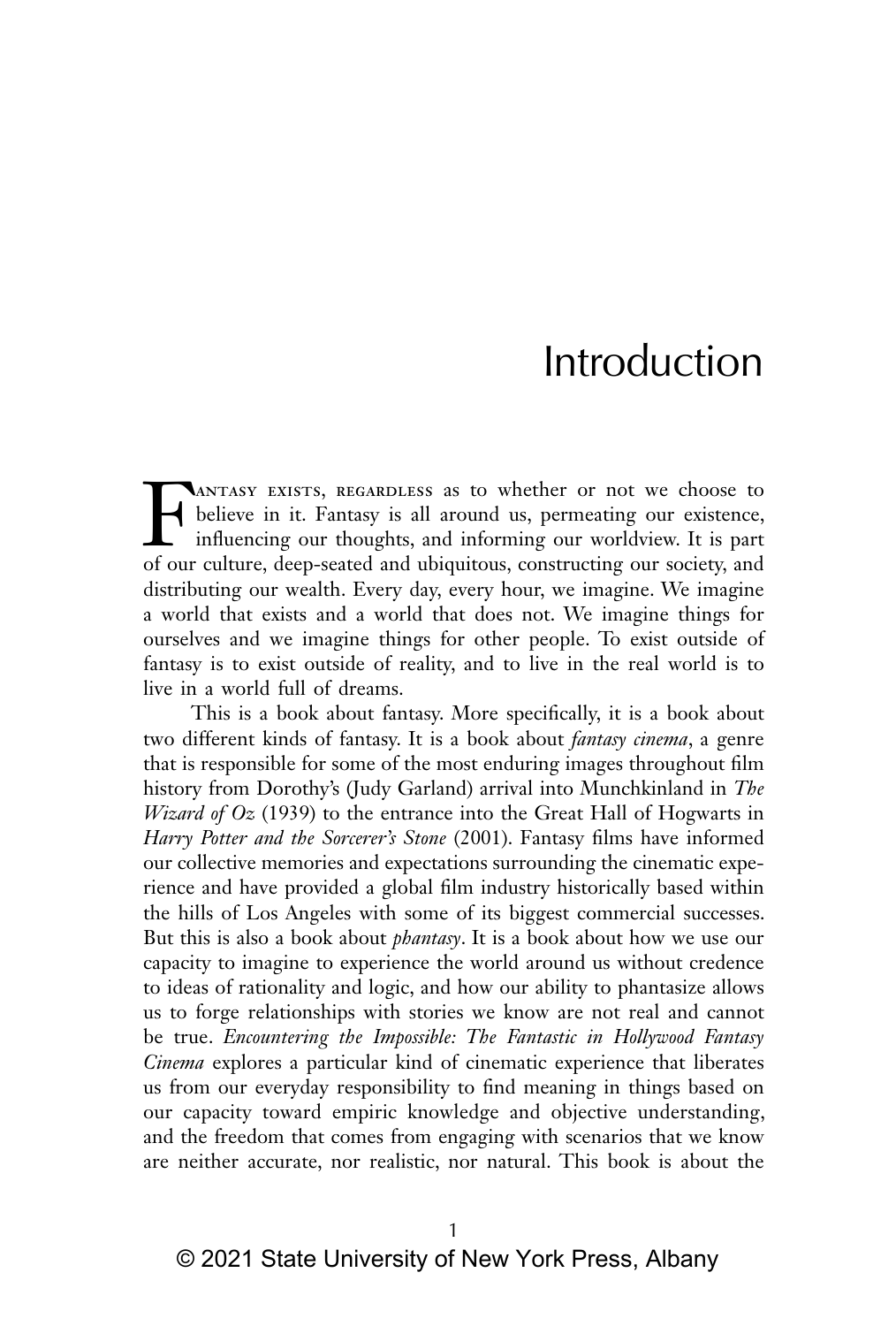experience we associate with the Hollywood fantasy film, and why that experience matters.

## What Is a Fantasy Film? Film Genre and the Problem of Classification

In the words of David Orr writing in the *New York Times*, we are currently living in a "high time for high fantasy."1 The commercial success of franchises such as The Lord of the Rings (2001–2003), Harry Potter (2001–2011), The Chronicles of Narnia (2005–2010), Pirates of the Caribbean (2006–2017), and the Marvel Cinematic Universe (2008–) has not only seen the fantasy genre dominate Hollywood's production cycles over the past few decades but also has resulted in the word *fantasy* becoming a seemingly ubiquitous category of narrative filmmaking used within all manner of popular cinematic discourse. *Fantasy* is a term used by newspaper and magazine journalists to categorize new releases. It is utilized by theatrical chains like AMC Theaters to provide their customers with a more efficient means of searching for the types of films they want to see. Online forums like IMDb dedicate numerous pages to the discussion and celebration of fantasy cinema, apps such as Rotten Tomatoes and Letterboxd allow their users to find out what film journalists/critics have already said about different examples of fantasy cinema, and streaming services like Netflix, Amazon Prime, and Disney*+* allow users to easily access the latest or best examples of fantasy filmmaking through a designed filtering device embedded within their website coding. The notion that there is a stable and recognizable genre of filmmaking known as fantasy cinema is a prerequisite assumption for many to participate in large sections of the landscape of popular film culture, operating as a useful and effective means of film classification across the globe.

So what exactly is a fantasy film? Given the popularity the genre enjoys, it seems almost bizarre that such a question needs asking and, even more bizarre, that it is very difficult to answer. Audiences and producers should surely have a very clear idea of what a fantasy film is if they are to use the term in the promotion and discussion of cinema. Indeed, it is not difficult to think of an example of fantasy filmmaking from the menagerie of dragons, dwarfs, ghosts, goblins, munchkins, mome raths, ogres, orcs, pirates, pixies, trolls, titans, witches, wizards, and warlocks that have emerged from Hollywood over the past century. Yet, finding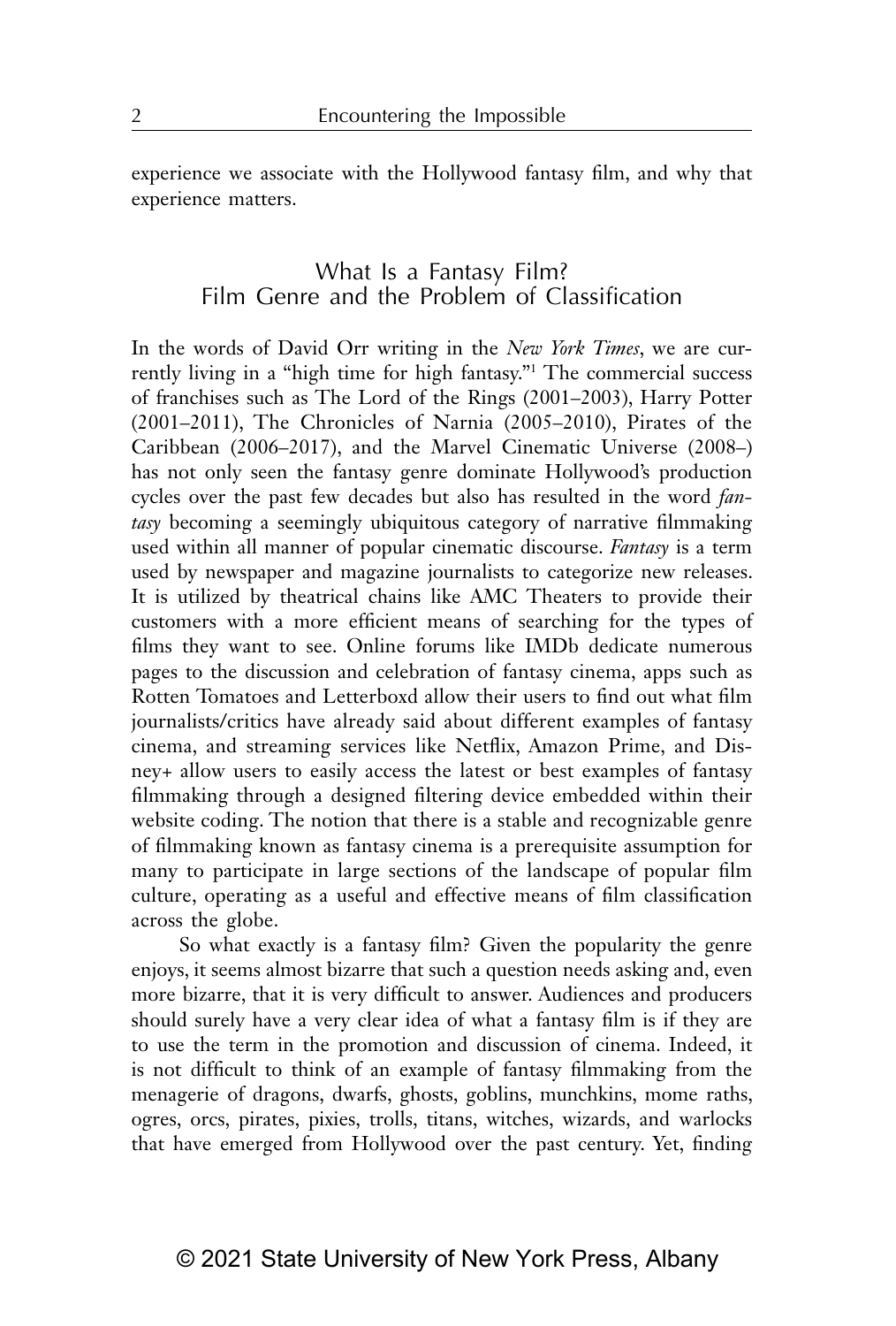an essential ingredient that unites all these disparate quests, spells, and creatures together is an altogether more difficult matter, a problem not helped by what Frances Pheasant-Kelly refers to as the "scant scholarly attention" the genre received within film and media scholarship prior to the turn of the twenty-first century.<sup>2</sup> Some fantasy theorists have tried to classify the genre according a certain narrative criteria, suggesting that all fantasy stories are required to contain an element of "magic" (Alec Worley) or else a kind of "ontological rupture" (Katherine A. Fowkes) that sets them apart from other stories that seek to represent or mirror reality within their fictions.<sup>3</sup> Yet, although these definitions offer some clarification, they are muddied by the inherent subjectivity of the terms they evoke. For some audience members, a film like *King of Kings* (1927 and 1961) may offer a complete and self-conscious departure from their sense of reality in that it depicts the death and rebirth of Jesus Christ. For others, though, *King of Kings* represents a vivid confirmation of a preexisting worldview in that it tells a story that is the basis for the Christian faith. A definition of fantasy as a story that breaks from reality, then, relies first and foremost on a shared definition of what a story based on reality might look like, an issue that gets us into often contentious territory. Using these definitions alone, it becomes very difficult to state with any certainty what is one person's fantasy and another's philosophy or theology, where one person's fabrication ends and another person's realism begins.

It is for these reasons, alongside a lack of standardized terminology across different languages (*fantastique* in French, *fantastika* in Russian, *fantezi* in Turkish, *fantaji* in Japanese, each with their own subtle distinctions about the relationship between fantasy and reality), that what is referred to in Anglophonic circles as fantasy cinema has proven to be one of the most difficult categories of cinema to pinpoint and define among both critics and academics alike. Scholars like David Butler and James Walters have gone so far as to suggest that fantasy is not a genre but a wider storytelling mode or impulse, with the latter arguing that fantasy is as likely to occur in a "story about an escaped convict as it is in a story about a mythical kingdom."4 But these attempts to broaden out the parameters by which we might analyze the form and function of fantasy onscreen are fraught with their own problems. From elaborate pratfalls to choreographed song-and-dance numbers to last-minute dashes through airports, popular cinema is littered with situations that are unlikely to occur in real life, moments that we might say showcase a wider impulse toward fantasy onscreen. This does not mean, however, that is either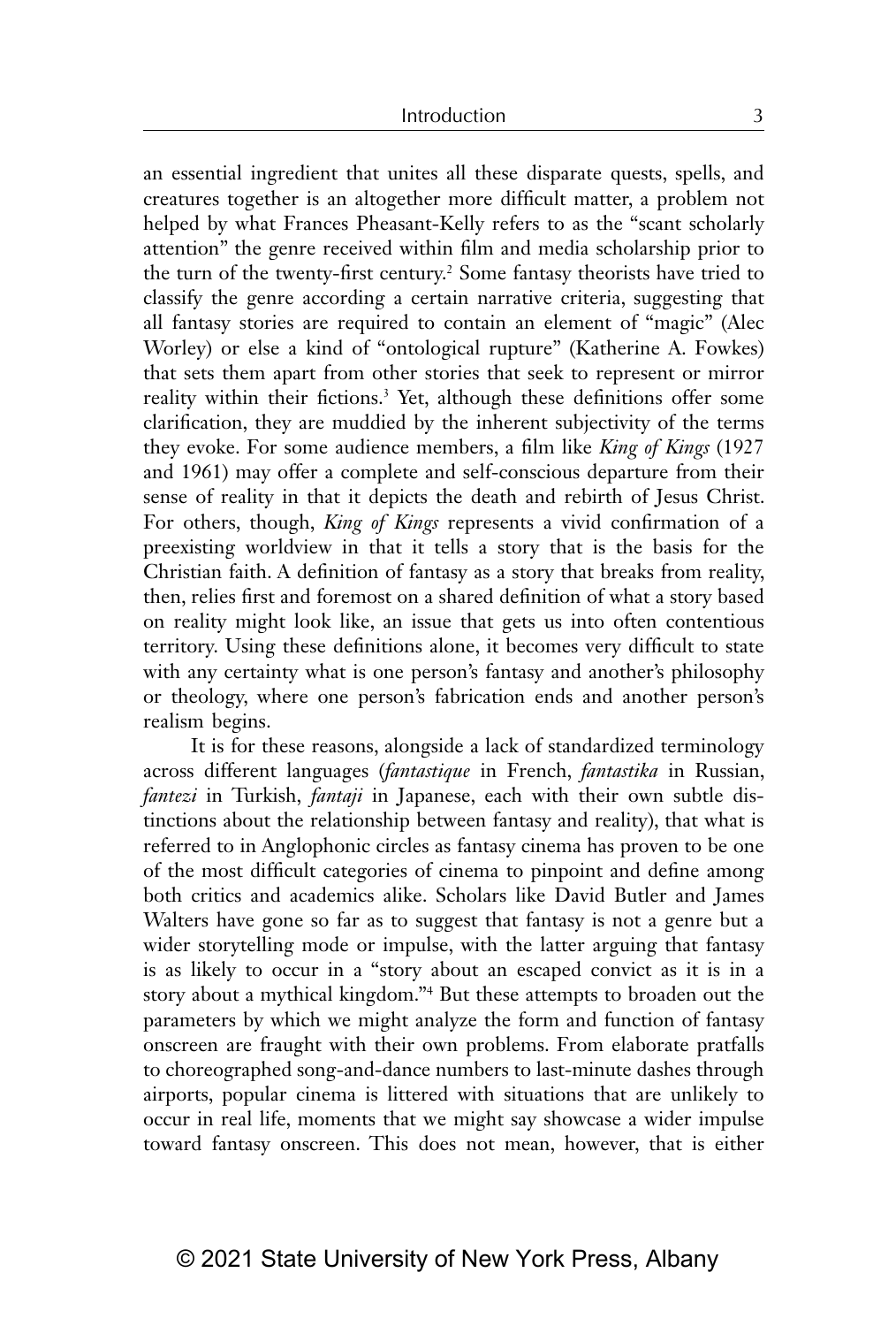necessary or even useful to consider films like *The General* (1926), *Singin' in the Rain* (1952), or *Love Actually* (2003) as works of fantasy, even if they do contain moments that seem to push the boundaries of credulity onscreen. Moreover, if we try to make sure we include everything that might be a fantasy in a definition of what fantasy is, then we have to acknowledge the fact that, when we sit down to watch a group of highly paid and extremely famous actors pretend to be journalists, accountants, or downtrodden janitors for our viewing pleasure, we are often very aware that we are delighting in things we know are not real. So, it might indeed be argued that *all* films are fantasy films, which is akin to saying none of them are when it comes to assessing the viability of a recognizable and well-used category of genre filmmaking.

Perhaps the difficulty in assigning an adequate definition for what constitutes a fantasy film comes not from the fact that fantasy is unable to be defined but that we are asking the wrong kinds of questions in pursuit of that definition. As Raphaëlle Moine argues, the dominant "classificatory or analytical logics" of contemporary film genre scholarship are useful in that they identify recurring thematic and stylistic traits that help to shape a formal understanding of what constitutes a film genre.5 Yet, as Moine also states, a focus on these formal characteristics alone is in danger of bypassing the "functional dimension of genre" as a process that gives shape and meaning to the film experience itself.<sup>6</sup> Fantasy cinema functions as an effective means of classifying particular film releases for many individuals across the globe, even if it does so while operating in imperfect or flawed terms. This is not necessarily proof of the invalidity of fantasy as a film genre label but a symptom of its status within popular culture. Cultural theorist John Fiske once famously argued that one of the determining characteristics of popular culture is that it is full of contradictions and imperfections.7 It almost has to be that way if anything is to achieve the level of popularity it needs to resonate within the age of mass media. Popular films rarely dictate a singular meaning to a mass audience but provide platforms for a variety of often contrasting and contradictory meanings to be formulated. Their formal and stylistic specifics are permitted to be stretched and bent by the demands of different national and regional cultures across the globe, and this allows them to function as examples of popular cinema. As such, popular culture does not have to be defined or articulated; it does not have to make sense or be consistent. It simply has to work in practice.

To quote Stanley Fish's reflections on the wider performative function of academic writing, genre theory is sometimes guilty of not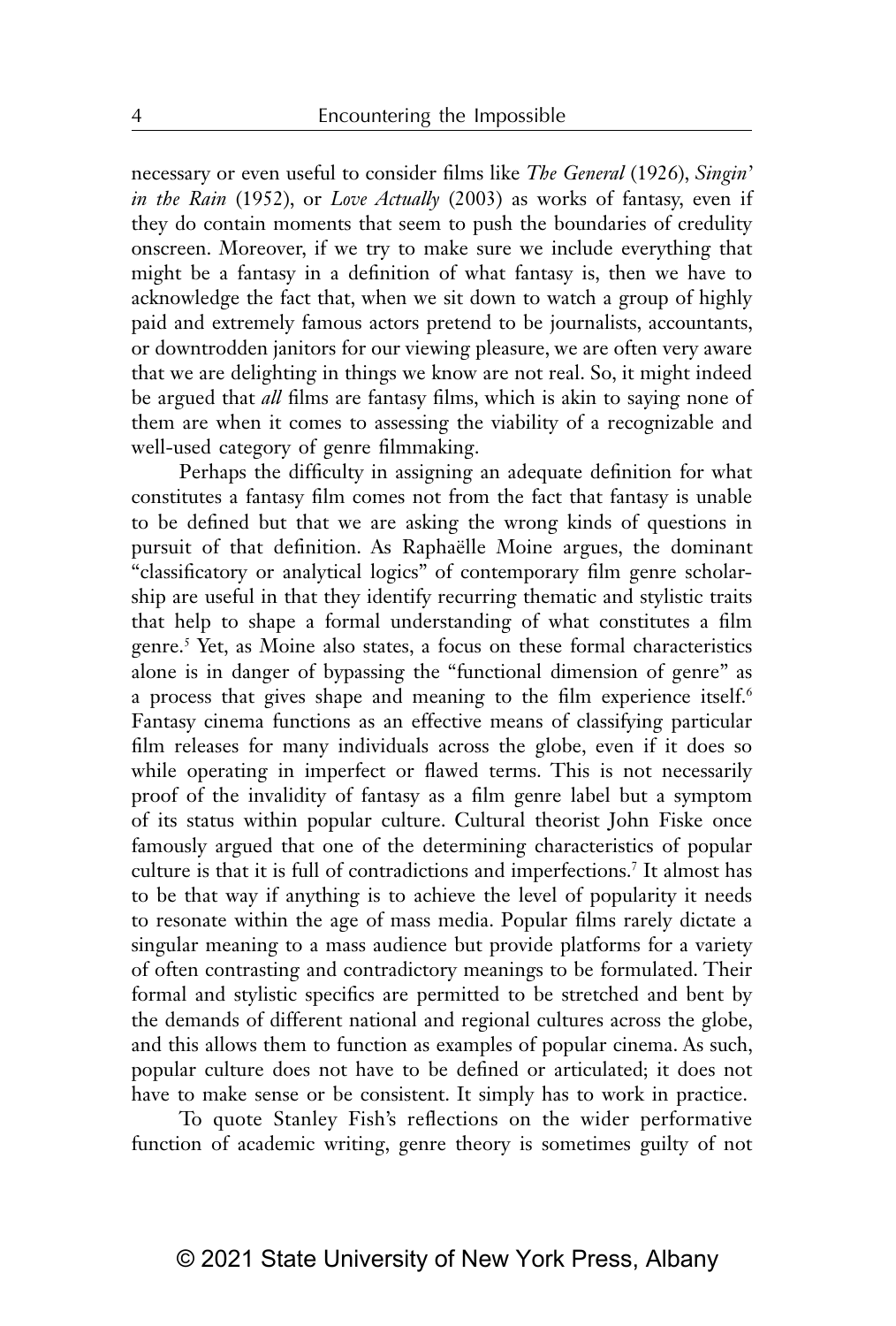just providing information to its readers but asserting "the power of an interpretative community to constitute the objects upon which its members . . . can then agree."8 By writing books attempting to define different genres, scholars implicitly tell the individuals they address what films they should or should not classify according to different labels. In this way, we indirectly scold audience members for getting genres "wrong," for describing films like *Star Wars* (1977) and *Back to the Future: Part III* (1990) as science fiction films when we know they bear a more striking resemblance with the semantic/syntactic structure of the western, or else chastise them for daring to think that animation is even a genre at all, when really it is a cinematic technique. Through this model, genre labels are in danger of operating as top-down, authoritative devices analogous to Pierre Bourdieu's notion of a cultural nobility on taste.<sup>9</sup> They try to dictate the terms by which examples of cinema can operate and exclude audiences themselves from any part in the decision making in an act of cultural imposition. This act of imposition can happen as a result of efforts made by Hollywood due to the forces of pure capital (industry, commerce) or else as a result of the imposition of either academic (duration of schooling) or cultural capital (knowledge of art's history, theory, codes, and conventions). Yet, it remains an act of imposition that tells audiences what a particular genre is, regardless of what they might think in response. I could tell you that a film needs five hobbits, six trolls, a magical talisman, and a talking animal in order to be considered part of the fantasy genre. But, whether you agree with this definition or not, this makes very little difference to the seemingly more pertinent factor of why you might choose to watch a film in the first place because you know it is a fantasy.

I therefore propose an alternative. Instead of telling audiences what fantasy films *are*, why not ask what fantasy films *do*? Why not try to define the experience that lies at the heart of the various plot tropes, character archetypes, and thematic paradigms that are so often articulated within genre theory and consider how films often labeled under certain popular categories produce similar reactions and responses that help to assert their identity as film genres? If genre theory can articulate what a genre *does* rather than what a genre *is*, then it ceases to be an exercise that dictates the meaning of film labels to a filmgoing public. Instead, it becomes a way of adding value and meaning to those existing categories, allowing audience members to decide for themselves whether a particular film generates the kind of experience that is attached to certain genre labels, and to use that rationale as the basis for classifying films into categories.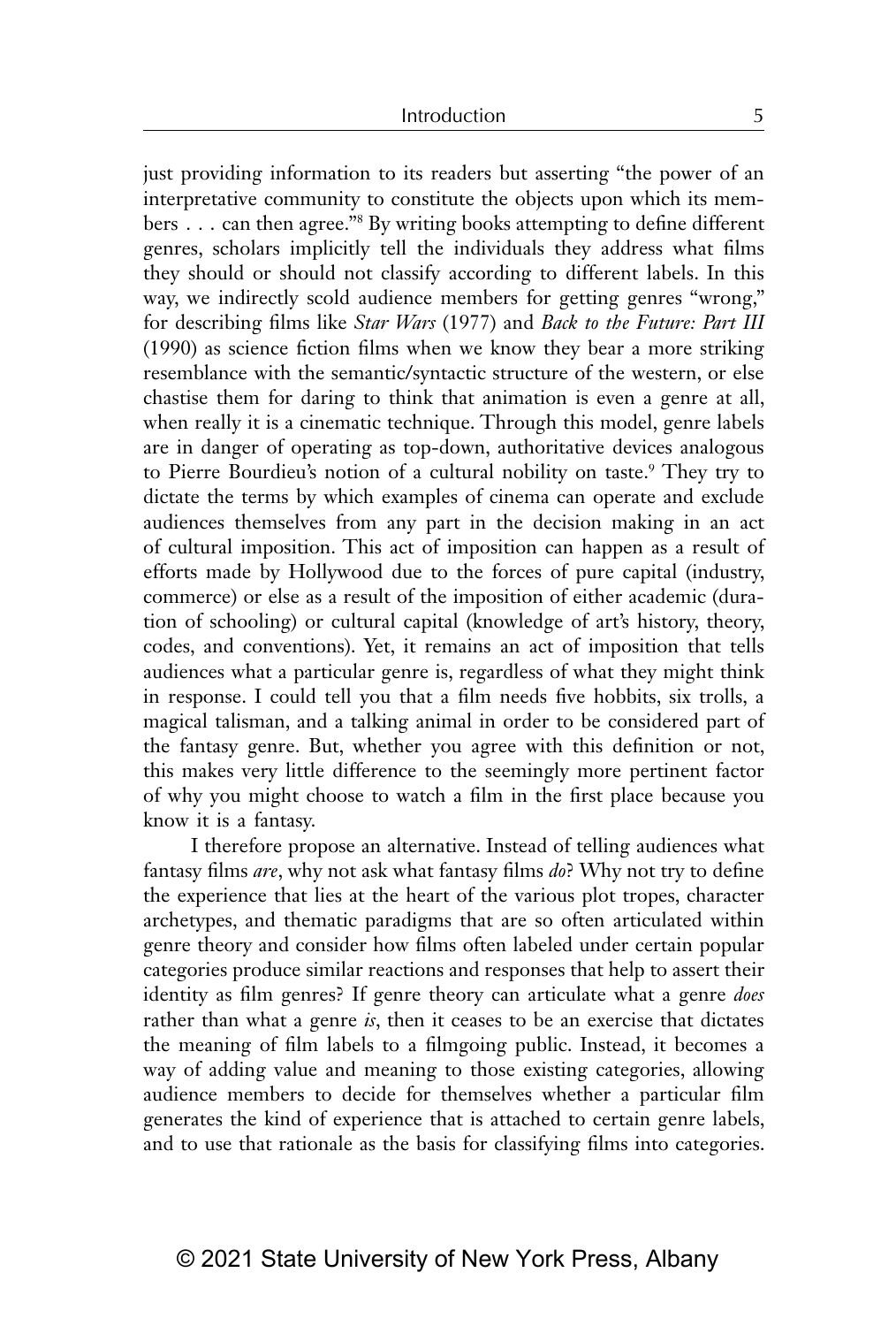Indeed, historically, genre analysis has often strayed into such territory to answer basic questions about other popular categories of filmmaking. Studies of film comedies have helped us understand some of the reasons why films make us laugh. Studying horror has helped us understand what it is about films that scare us. Yet, despite all that has been written about such so-called "Body Genres,"<sup>10</sup> despite all that has been thought about why action excites or thrillers thrill, we are still bereft of a comprehensive theory of the experience fantasy cinema offers. Without such a theory, we are left only with an understanding of fantasy as a form of classification, rather than as a cinematic experience.

## What Do Fantasy Films Do? The Fantastic and Spectatorship Theory

At its most basic and most self-evident level, the term *fantasy cinema* seems to exist because certain films allow spectators to engage in an imaginative experience of phantasy. Defined by Jean Laplanche and Jean-Bertrand Pontalis as "a purely illusory production which cannot be sustained when it is confronted with a correct apprehension of reality," phantasy (often spelled with a *ph*) is a term evoked by psychoanalytically informed thinkers to describe a set of psychic activities that include dreams, daydreaming, and the wider ability human beings have to imagine situations beyond the physical constraints of the world surrounding them.11 Fantasy cinema takes its name partially from this namesake activity and, as such, has been and continues to be associated with the act of phantasizing as a key component of its generic identity. And, yet, as much as it might seem rather obvious to some that the unique appeal of fantasy films resides in their ability to offer spectators opportunities to experience film fiction in a more imaginative or more obviously "phantastical" manner than either everyday life or other film genres that seem to be aiming for a naturalistic or realistic register, explaining why that is becomes so complicated that it will take up the entirety of what follows. This book tries to explain how and why fantasy and phantasy are related.

We spend so much of our lives trying to make sense of the world that surrounds us, and making sense of the world seems to provide us with both some of our greatest pleasures and our greatest anxieties. When we discover new things about reality, we are often shocked, amazed, affirmed, and gratified; while, when we feel like our grasp of reality is slipping away, we find ourselves at our most anxious, scared, confused, or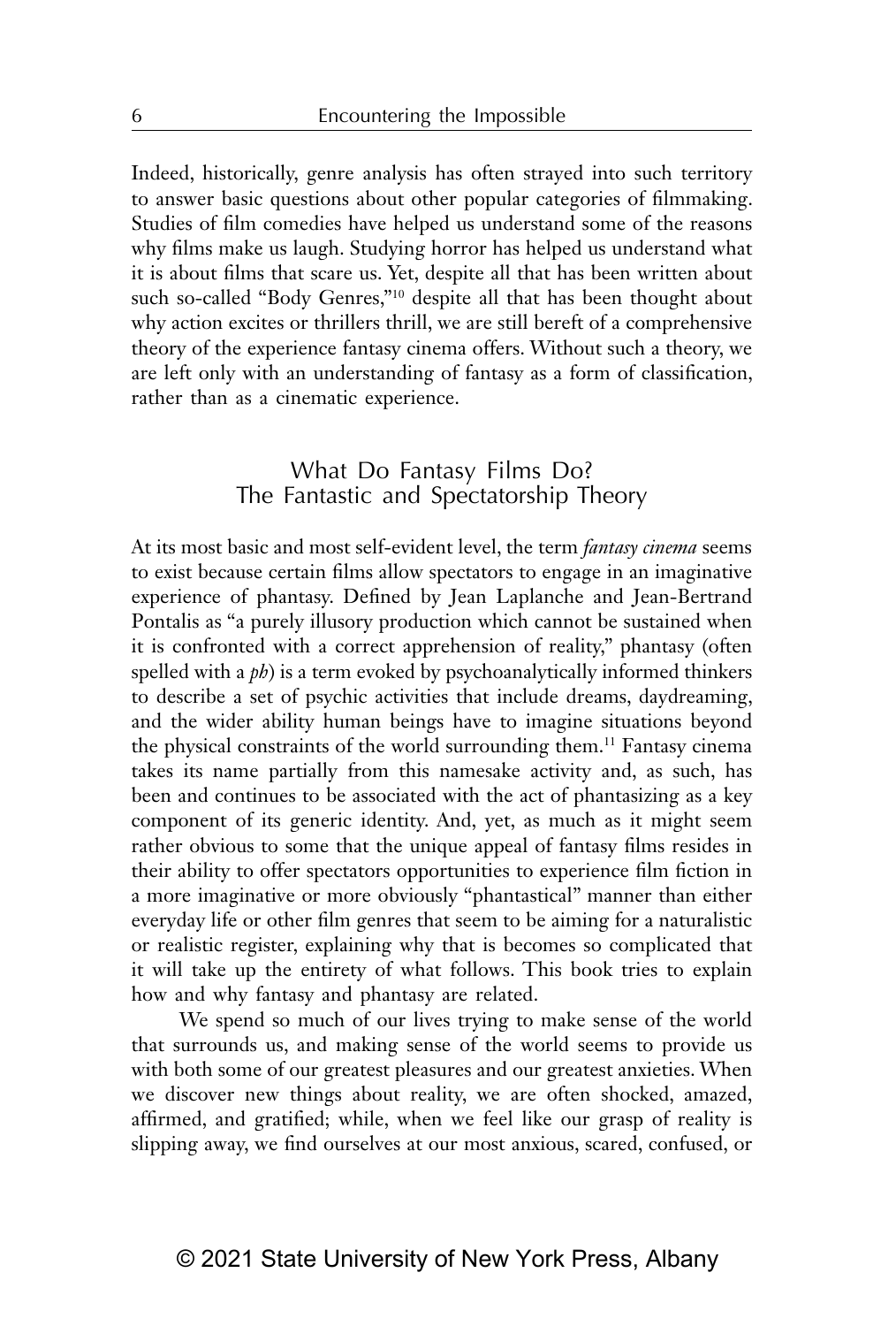irritated by the world's failure to match up to our expectations about it. Vast amounts of research within the area of clinical psychology support this idea that humans are designed to make sense of a world we believe to be real, and that the appeal of fictional narratives more broadly is found in their ability to operate as essentially intensified versions of the way we unpick, unlock, and understand everyday life.<sup>12</sup> Yet, at least within the realm of literary theory, it has become an almost commonsense notion to suggest that the pleasure of reading fantasy fiction comes from its appeal to the imagination, the genre's pleasure arising from what Gary K. Wolfe terms the "desire and longing arising out of the promise of other worlds or states of being."13 This idea might seem perfectly natural given what many might already associate with the fantasy's genre uniquely imaginative register. Yet, it should also strike some as rather unnatural given what we claim to know about the way both our minds and our emotions operate in relation either to the world, or within the context of cinema.

Given all we invest in making sure we get reality "right," given all the emotional and intellectual attachments we make with a world we have come to know, understand, and believe in gradually as we grow from infancy to adulthood, it seems instinctively strange to think that we would devote equal amounts of attention to the pursuit of deliberately getting reality wrong, actively trying to comprehend ideas and information that we know to be false. Yet, when we talk about a pleasure associated with using our imaginations, that is in essence what we are assuming. We take for granted that the act of willfully and deliberately avoiding the hard-earned truths we have gleaned from reality provides some innate sense of respite, relaxation, and fun without often thinking about why that might be. This poses a particular problem when trying to understand the place of phantasy in fantasy fiction. Perhaps we need to reconcile these two strands of thinking between the rational pleasures of narrative and the irrationality of imagining by arguing that, despite any superficial difference, the role phantasy plays in our understanding of fantasy fiction is no different from other narrative forms. If such a reconciliation feels unsatisfactory, it is because it suggests that fantasy fiction operates like other genres whose pleasures reside in their appeal to our rational, cognitive selves, albeit in a more intensified manner. Or, we have to find a way of speaking to the unique role the imagination plays in our experience of the fantasy genre that operates outside some of the assumptions we make about how both phantasy and reality operate in our everyday life. Either fantasy is just like all other forms of storytelling, or nothing like them whatsoever.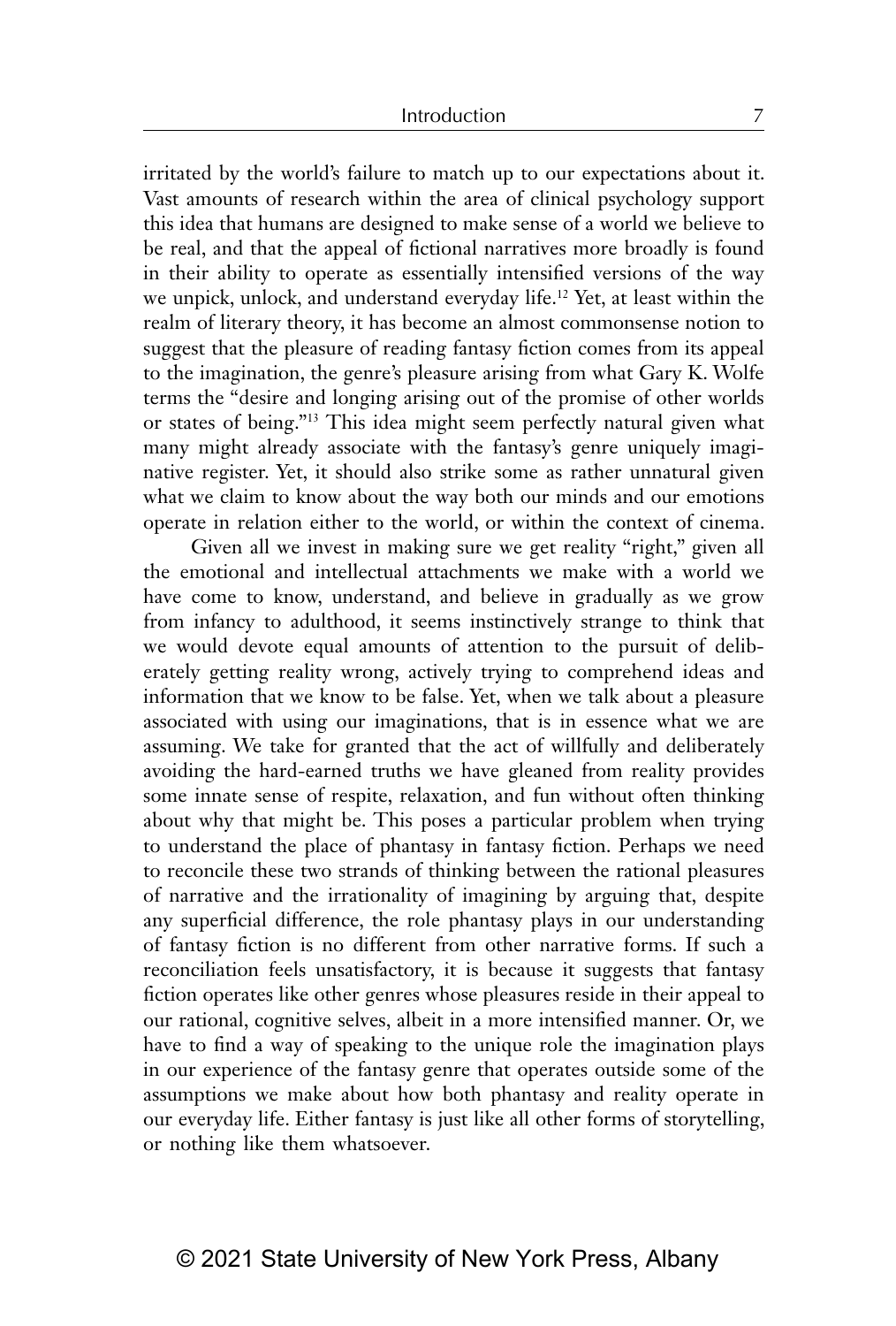If the problem of how we square the circle to understand why we enjoy stories that demand a phantastical triumph of the emotional over the logical were not difficult enough, an additional problem in understanding fantasy filmmaking comes in articulating the uniqueness of such a reaction in the context of cinema. It is not too difficult to see a place for the imagination when we sit down to read the outlandish and otherworldly scenes described by writers like Lewis Carroll, J. M. Barrie, or Ursula Le Guin. As readers, we are required to take their words and imagine something altogether abstract and unbelievable in our minds, giving fantasy literature a quality of what I. R. Irwin calls "mental play."14 Yet, when we watch a fantasy film, the experience seems to be far more reactive than proactive. Rather than letting us imagine fantasy scenarios into being, we are required to experience them onscreen in a way more akin to the way we might see things in everyday life, making the place of the imagination far more difficult to pinpoint and describe. Within the realm of film studies, the study of the imagination has not often been a subject of interest in and of itself but has instead fallen under the wider rubric of spectatorship theory, a branch of film analysis that E. Deidre Pribram defines as a consideration of "the relationships between individuals and filmic processes."15 Noted spectatorship theorists throughout film history from Hugo Münsterberg (1916) to Laura Mulvey (1975) to Todd McGowan (2007) have all described the appeal of watching films by evoking the medium's appeal to our imagination, arguing, in their own respective ways, that films allow spectators to construct an elaborate world of illusion through their ability to forge intense relationships with the images onscreen as if they were every bit as real as everyday life despite the fact they are not.16 This sense that film's imaginary power lies in its ability to feel real is so pervasive that it feels almost an insult to describe a film as implausible, unbelievable, or unrealistic. Yet, that is exactly what fantasy films are, or at least what they pertain to be.

What we need, then, is not just a theory of fantasy cinema but a theory of the role phantasy plays within the act of watching cinema that acknowledges the rather obvious but no less provocative idea that, despite the fact that films look and feel a lot closer to everyday life than books, some films are still not designed to be believed by their spectators. Preoccupied with the arresting perceptual realism that cinema can achieve, we do not let ourselves think about a form of imaginative experience that is brazen and unapologetic, self-conscious and fully aware of the fact it is making things up, that is nevertheless perfectly possible within the expe